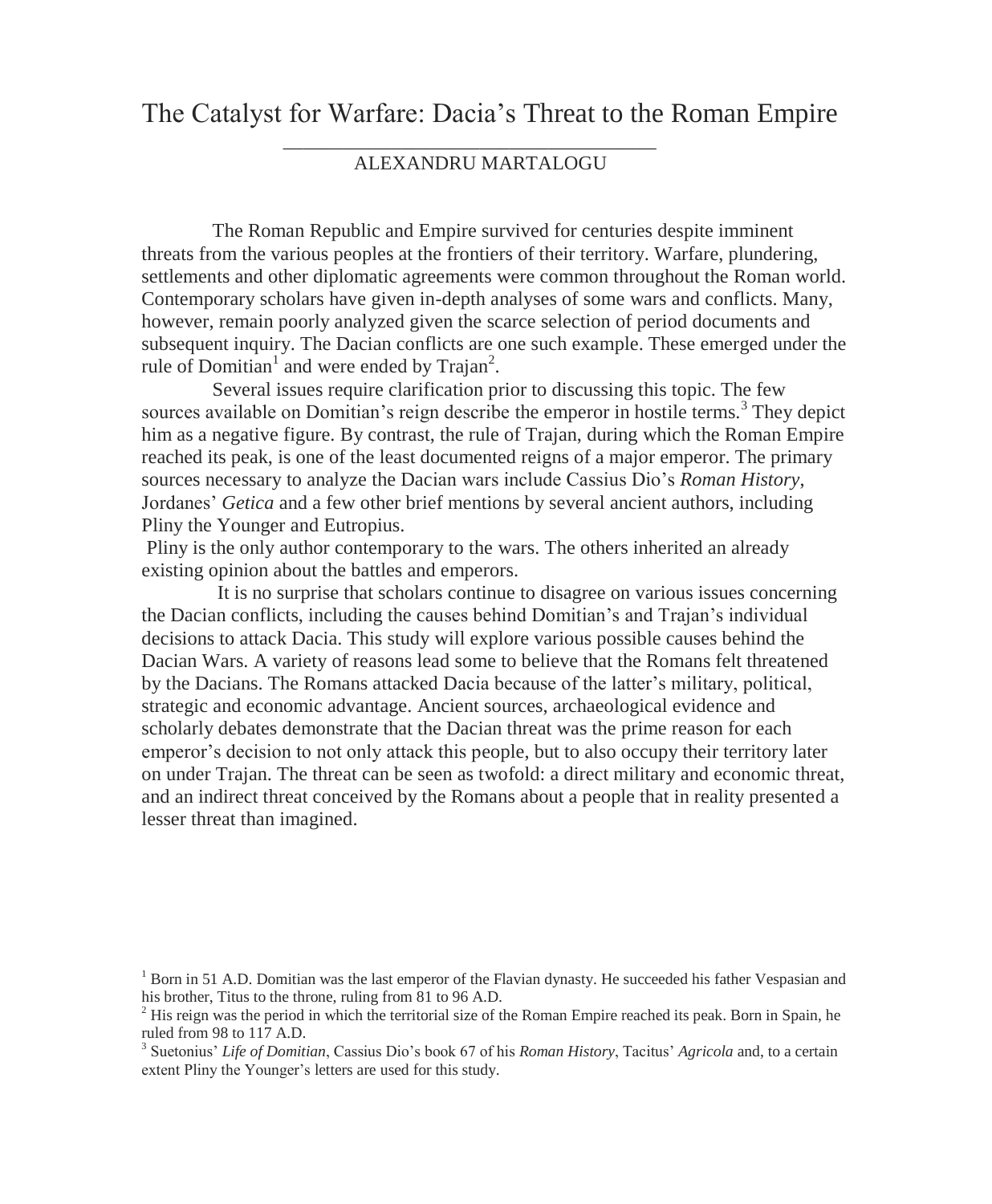# I HISTORICAL NARRATIVE

### *Threats preceding Domitian's Reign*

Although the analysis of Domitian's and Trajan's various conflicts is the prime subject of this study, $4$  it is nevertheless relevant to mention that there was a history of Roman intention to invade Dacia. According to Strabo, the Romans had contemplated its invasion during Julius Caesar's time, when king Burebistas had unified the scattered Dacian tribes.<sup>5</sup> Strabo describes Burebistas as a man who raised his troops and "began to be formidable even to the Romans, because he would cross the Ister with impunity and plunder Thrace, as far as Macedonia and the Illyrian country."<sup>6</sup> The recently unified Dacian tribes represented a great military threat. Burebistas was, however, deposed and Caesar assassinated before the Romans could campaign against them.

At the time Strabo was writing, the Dacians were also considered an important threat. He states that they were able to raise an army of about forty thousand men, reaching around two hundred thousand soldiers at the peak of their power.<sup>7</sup> Cassius Dio mentions that Augustus clashed several times with the Dacians, Around 7 A.D., he recalls the Dacian plundering of the Roman province of Moesia.<sup>8</sup> Suetonius too claims that the Dacians had thrashed Moesia during the reign of Tiberius.<sup>9</sup> These examples show that the Dacian threat was not a new notion by the time of Domitian's reign. Their relatively large armies and constant incursions into the Roman province of Moesia were the prime threat according to the ancient authors, especially under Burebistas, the last Dacian king to unify the tribes before Decebalus.

#### *The Threat under Domitian*

These issues resurfaced in the early stages of Domitian's reign, as the Dacians were reportedly upset because of the emperor's greed and attacked the province of Moesia.<sup>10</sup> This culminated with the killing of the Roman governor Oppius Sabinus in 86  $A.D.<sup>11</sup>$  Although Jordanes does not specify the nature of Domitian's greed, scholars have argued that he loathed the annual subsidy that the Romans were supposed to allocate to the Dacians in return for peace.<sup>12</sup> At the same time, many of the peoples who owed

<sup>4</sup> Domitian's major campaign in Dacia took place in 86 A.D., whereas Trajan led two wars from 101-102 A.D. and 105-106 A.D.

<sup>5</sup> Strab. 7.3.5. Burebistas is one of the few Dacian leaders mentioned by name by Roman authors. The Dacian tribes mentioned by Strabo are located in modern-day central and western Romania.

6 Strab. 7.3.11.

<sup>7</sup> Strab. 7.3.13. Although these numbers may be exaggerated, Strabo does seem to show that they must not be underestimated.

<sup>8</sup> Cass. Dio. 55.30. The author mentions the governor of Moesia, Caecina Severus, returning to his province to face the Dacians and Samartians ravaging it.

<sup>9</sup> Suet. Tib. 41. Although the date is not specified, this would be after 14 A.D., therefore the plundering of Moesia appears as a common theme at an early stage.

<sup>10</sup> Shortly afterwards the province was divided into two entities: Moesia Superior (modern day Serbia and northern Macedonia) and Moesia Inferior (modern-day Northern Bulgaria and Romanian Dobruja).  $11$  Jordanes, 13.76.

<sup>12</sup> Gabor Vekony, *Dacians, Romans, Romanians*, (Budapest: Matthias Corvinus Publishing, 1989), 57.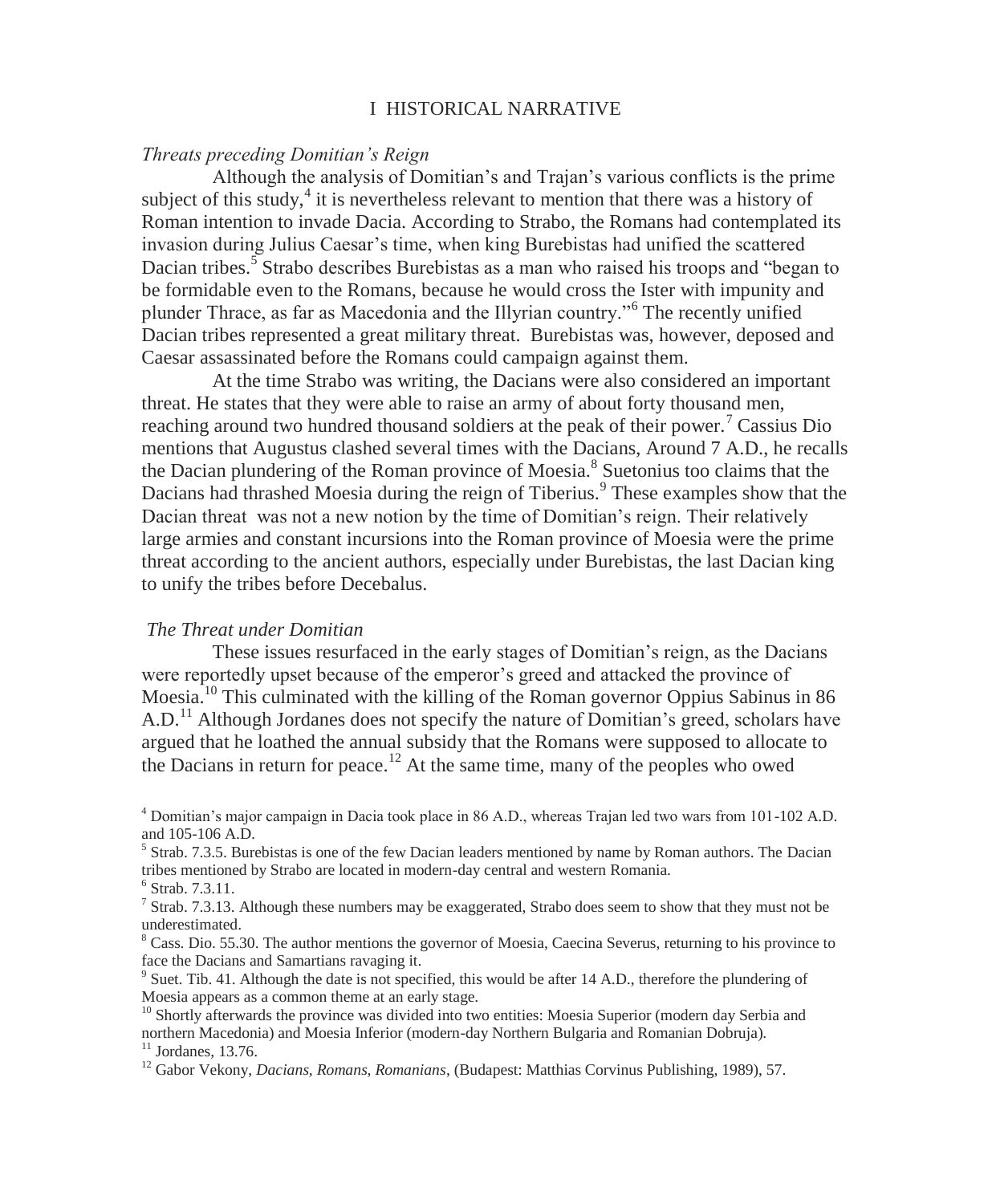tribute to the Romans "revolted when contributions of money were extorted from them," explains Cassius Dio.<sup>13</sup> The Romans, being at war with several tribes, could not take their chances with a potential Dacian revolt. This would have added to an already great number of frontier conflicts. Ancient sources gesture to the Moesian invasion and the defeat of Sabinus as catalysts for the attack on Dacia.

Jordanes reports that Decebalus, who was the last king of Dacia—ascending in 87 A.D. and ruling until the capitulation in 106 A.D.—asked Domitian for peace on several occasions, eventually infuriating the latter with his demands.<sup>14</sup> Domitian thus sent "troops from all the empire"<sup>15</sup> and appointed Cornelius Fuscus the head of the army that would face the Dacians.<sup>16</sup> Fuscus met the same fate as Sabinus at Tapae, near the Dacian capital Sarmisegethusa.

It would not be until 88 A.D. that the Romans would finally defeat the Dacians near Tapae, under the command of Tettius Julianus.<sup>17</sup> Prior to Julianus' victory, it may be argued that the situation was as tense in Rome as it had been following the Teutoberg Forest debacle in 9 A.D. during Augustus' reign.<sup>18</sup> At that time, three legion standards had been lost to various Germanic tribes. The defeats of Sabinus and Fuscus were two of the few major defeats in recent history, and were made even worse by the loss of a standard. Dacian presence was now more threatening than ever. Their raids were no longer brief incursions into Roman territory with an ensuing peace signed by a weak king. Decebalus proved himself to be a capable military commander, delivering a devastating defeat to the Romans at Tapae in 86 A.D, where they lost an entire legion. The Romans, however, did not continue past Tapae. Cassius Dio hints at the reasons behind this. Domitian, upset at the Quadi and Marcomanni tribes for not joining his campaign against Dacia, entered Pannonia with the intention to wage war against them, but lost.<sup>19</sup> Defeated by the Marcomanni, he was forced to flee and establish an impromptu peace with the Dacians that favoured them at first. Eventually, however, this came back to haunt them.

The peace obtained by Decebalus may have solidified his power over other Dacian kingdoms, placing him in a position that seemed threatening from a Roman perspective, especially considering the origins of Trajan's early rule.<sup>20</sup> After Domitian's assassination, the subsequent senatorial debate led to Nerva's short appointment to power. His rule would not last and he would choose Trajan as his successor. The latter

<sup>17</sup> Vekony, *Dacians, Romans, Romanians*, 59.

<sup>&</sup>lt;sup>13</sup> Cass. Dio. 67.5.6.

<sup>&</sup>lt;sup>14</sup> Cass. Dio. 67.6.5. It is said that Decebalus was at first open to negotiating peace with Domitian. However, upon learning of Domitian's intention to send troops against him, Decebalus sent an envoy to demand that each Roman pay two obols per year in exhange for peace.

<sup>15</sup> Jord. Get. 13.77.

<sup>&</sup>lt;sup>16</sup> Suet. Dom. 6. Fuscus was the prefect of the praetorian cohorts and was thus entrusted the commands of the campaigns against the Dacians.

<sup>18</sup> E. L. Wheeler, "Rome's Dacian Wars: Domitian, Trajan and the Strategy on the Danube, Part I," *Journal of Military History* 74.4 (2010): 1206.

<sup>19</sup> Cass. Dio. 67.7.1.

<sup>20</sup> Wheeler, "Rome's Dacian Wars," 1220.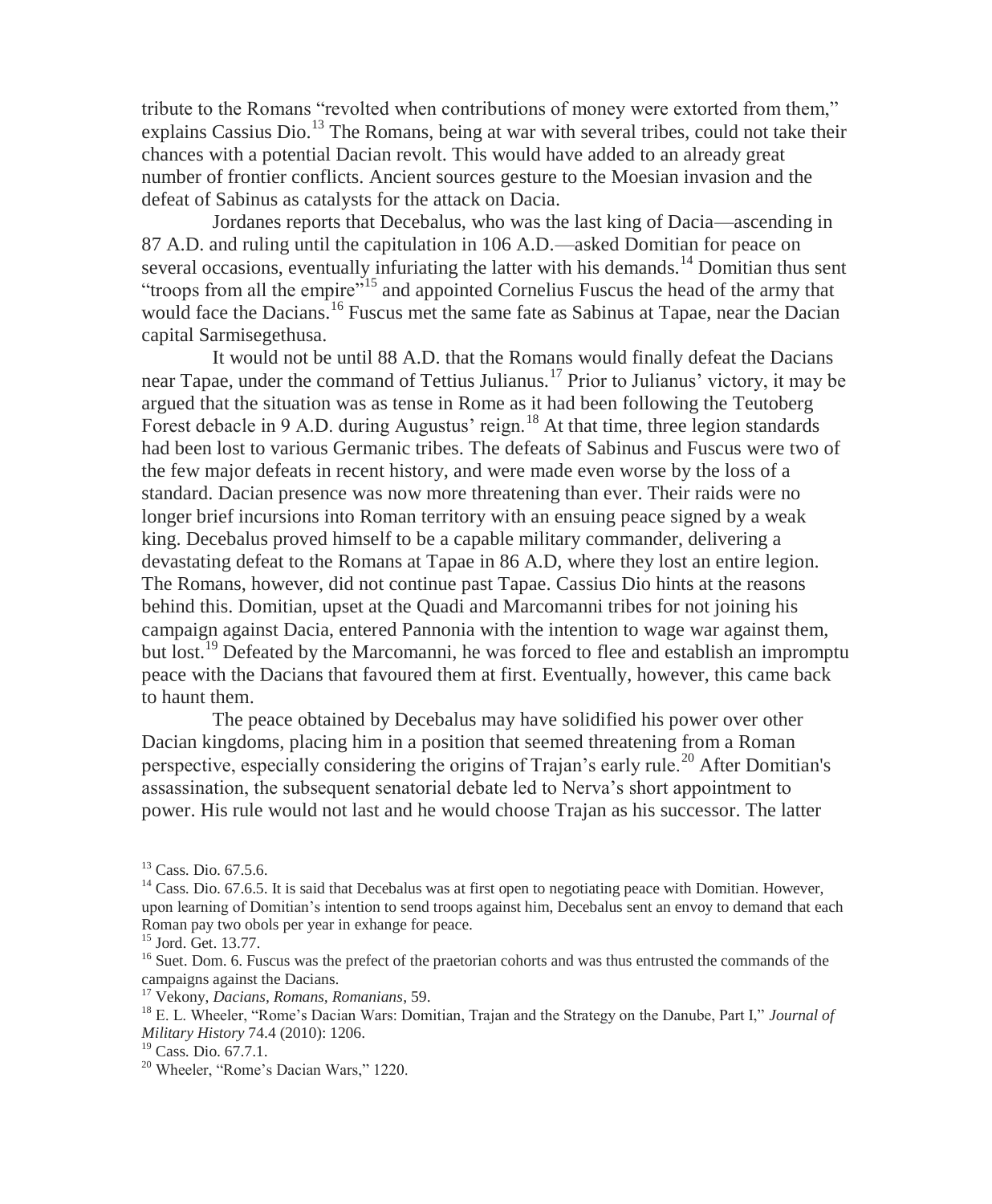was not related by blood to either Nerva or Domitian, and therefore had to ensure the legitimacy of his rule. Another defeat against the Dacians would have seriously endangered this. Additionally, the economic pressure from the treaty signed with Domitian would have been another dent in Trajan's early policies. Cassius Dio claims that Trajan, upset with the annual amount of money the Roman's had received following Domitian's treat, and with their increasing power, attacked the Dacians. This further evidences the ever-present, and perhaps ever increasing, threat.<sup>21</sup>

In accepting the peace treaty, Domitian agreed to pay the Dacians large sums of money right then, as well as in the future. He also promised that the Romans would send "artisans of every trade" into Dacia.<sup>22</sup> This peace would have numerous ramifications and was shameful for various reasons. Not only did the emperor pay a tribe outside the empire, but he also promised payment for years to come. Even the artisans could be seen as a potential threat since they would have helped develop various Dacian skills and trades, thus increasing their potential economic and political threat. As mentioned above, this would all be taken into consideration by Trajan in his final decision to mount a fullscale assault on Decebalus.

The final element worth mentioning regarding Domitian's campaign comes after the Dacian defeat at Tapae in 88 A.D. Decebalus, fearing that the Romans would pursue him to his royal residence, cut down trees that were on the battlefield and placed armours on the trunks to trick the Romans into thinking they are soldiers. This led them to withdraw.<sup>23</sup> It is interesting to note that although the Romans had just won a major victory, they were still afraid of the Dacians and the threat that their armies inspired.<sup>24</sup> Although this was not an actual menace, the event shows that the Romans feared Dacian soldiers.

According to Jordanes, the Dacians were known for being fierce warriors. Even poets, such as Virgil, wrote that Mars himself was born amongst them.<sup>25</sup> In the Aeneid, the Thracian fields are referred to as Mars's homeland. <sup>26</sup> Tacitus' *Agricola* further supports this argument*.* The author states that Roman casualties were so great in Moesia and Dacia that it endangered the frontier and "the permanent fortresses of the legions and Roman territory<sup>27</sup>. These events demonstrate the Dacian threat as a reality in the early stages of Domitian's reign. Some scholars have gone as far as to state that the Dacian attacks on the Roman province of Moesia did more than threaten the borders of the empire: they also endangered the very survival of Moesia.<sup>28</sup>

<sup>21</sup> Cass. Dio. 68.6.1.

<sup>22</sup> Cass. Dio. 67.7.4.

<sup>23</sup> Cass. Dio. 67.10.3.

<sup>&</sup>lt;sup>24</sup> Cass. Dio. 67.10.3. Dio mentions that the Romans were "frightened and withdrew" when they saw the makebelieve soldiers.

<sup>25</sup> Jord. Get. 5.40.

<sup>26</sup> Verg. A. 3.16-17.

 $27$  Tac. Ag. 41.

<sup>28</sup> Vekony, *Dacians, Romans, Romanians*, 57.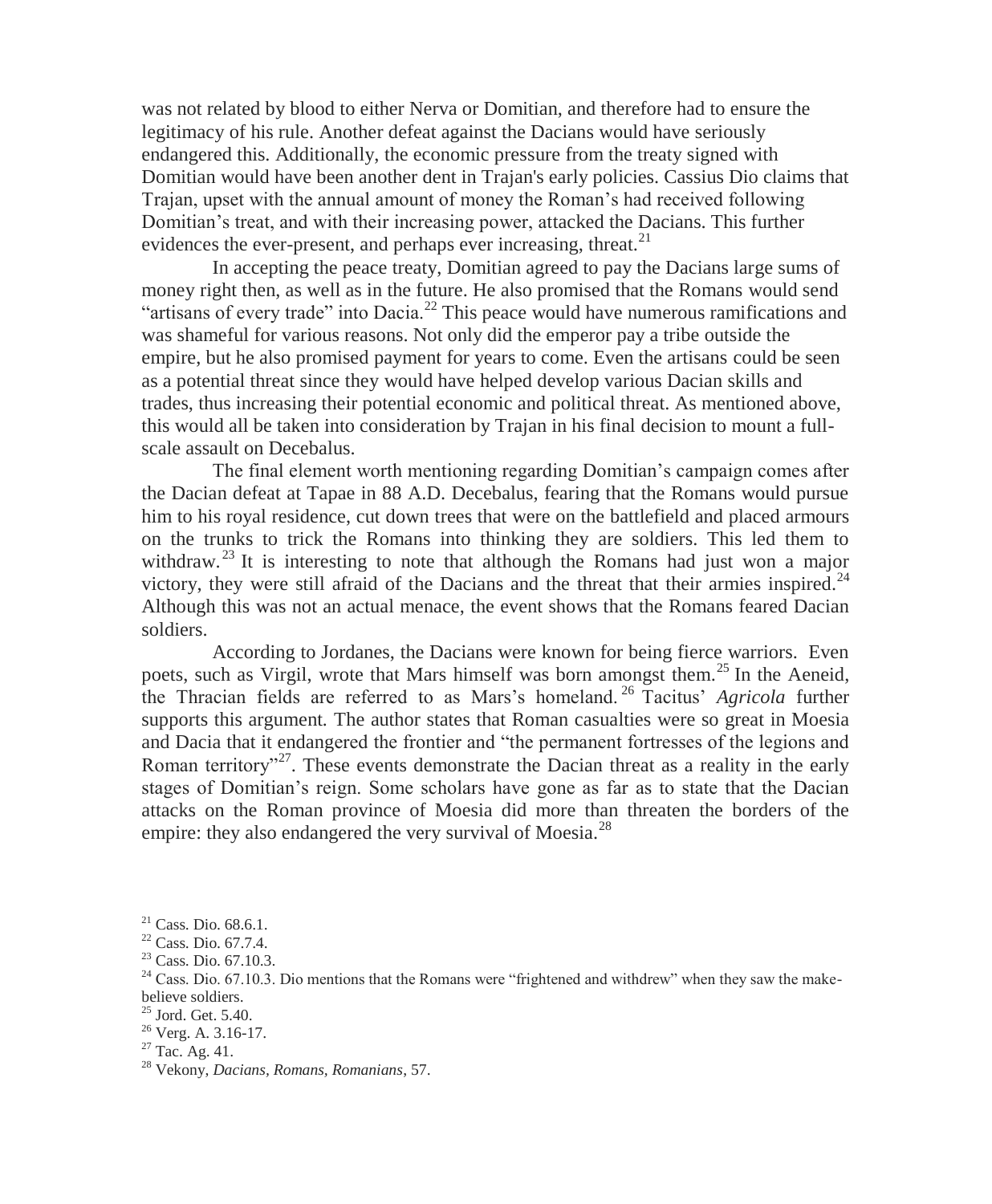### *The Inter-war Period*

The inter-war period is just as important in the causal analysis of the wars as the conflicts themselves. Following Domitian's treaty, Dacia's territory could be used to march into Pannonia and fight the Quadi, Marcomanni and Sarmatians (a Thracian people).<sup>29</sup> This made Dacia a strategic location, since Domitian had marched across the Danube, beyond Augustan frontiers. These were considered ideal since waterways would serve as borders (i.e. Danube, Rhine).<sup>30</sup> Whoever controlled this area could have used it to launch attacks into the Roman Empire and forge alliances with the various tribes surrounding it, mounting an even greater expedition. By 100 A.D., Sarmisegethusa, the Dacian capital, was arguably "the largest European center for iron working outside the Roman Empire."<sup>31</sup> Decebalus's rise to power could have inspired a greater Dacian threat than at the time of Augustus. Had they allied themselves with their neighbours, or established trading routes, and supplied iron for their weapons and other materials, the Roman frontiers could have been in grave danger. $32$ 

#### *Trajan's Campaigns*

As mentioned earlier, Cassius Dio writes that Trajan attacked the Dacians to reduce their rising power. Some historians, such as Vlad Georgescu, think that Dacia's emerging threat rose from its cultural and economic prosperity, which originated in Domitian's treaty.<sup>33</sup> Let us establish a brief chronology of the events of the two wars led by Trajan: the first one from 101 to 102 A.D. and the second from 105 to 106 A.D. The narrative resembles that of Domitian's campaign, with the sole difference being that Trajan would be successful in all encounters.

Both emperors advanced towards Tapae, where a decisive victory emerged. Jordanes describes the territorial advantages of Dacia as having a shield of surrounding mountains and only two access ways (one through Boutae and one through Tapae). This assured a strong Dacian defense and made it inevitable that the Romans would constantly attack through Tapae.<sup>34</sup> Ancient sources mention that Decebalus repeatedly proclaimed peace as Trajan's troops approached Tapae. <sup>35</sup> He was ignored, and Trajan even recaptured Fuscus' lost standard, avenging the past humiliation.<sup>36</sup> Accumulated defeats

<sup>29</sup> Vekony, *Dacians, Romans, Romanians*, 59.

 $30$  Ibid.,  $57$ .

<sup>&</sup>lt;sup>31</sup> Wheeler, "Rome's Dacian Wars," 1215.

<sup>&</sup>lt;sup>32</sup> Susan P. Mattern, *Rome and the Enemy: Imperial Strategy in the Principate*, (Berkeley: University of California Press, 1999), 155. It is difficult to establish whether the Romans knew about the riches inside the Dacian kingdom. The scarcity of sources from that period prevents any certain conclusion on this matter. Historians have argued that Trajan's desire to conquer Dacia was not motivated by gold and other riches. His seizing of Decebalus' treasure and the sending of miners from Dalmatia into Dacia only occurred after Trajan's second war (105-106 A.D.)

<sup>33</sup> Vlad Georgescu, *Istoria Romanilor: De La Origini Pina in Zilele Noastre*, (Bucharest : Humanitas, 1992), 17.

<sup>34</sup> Jord. Get. 12.75.

<sup>35</sup> Cass. Dio. 68.9.1-2.

<sup>36</sup> Cass. Dio. 68.9.3.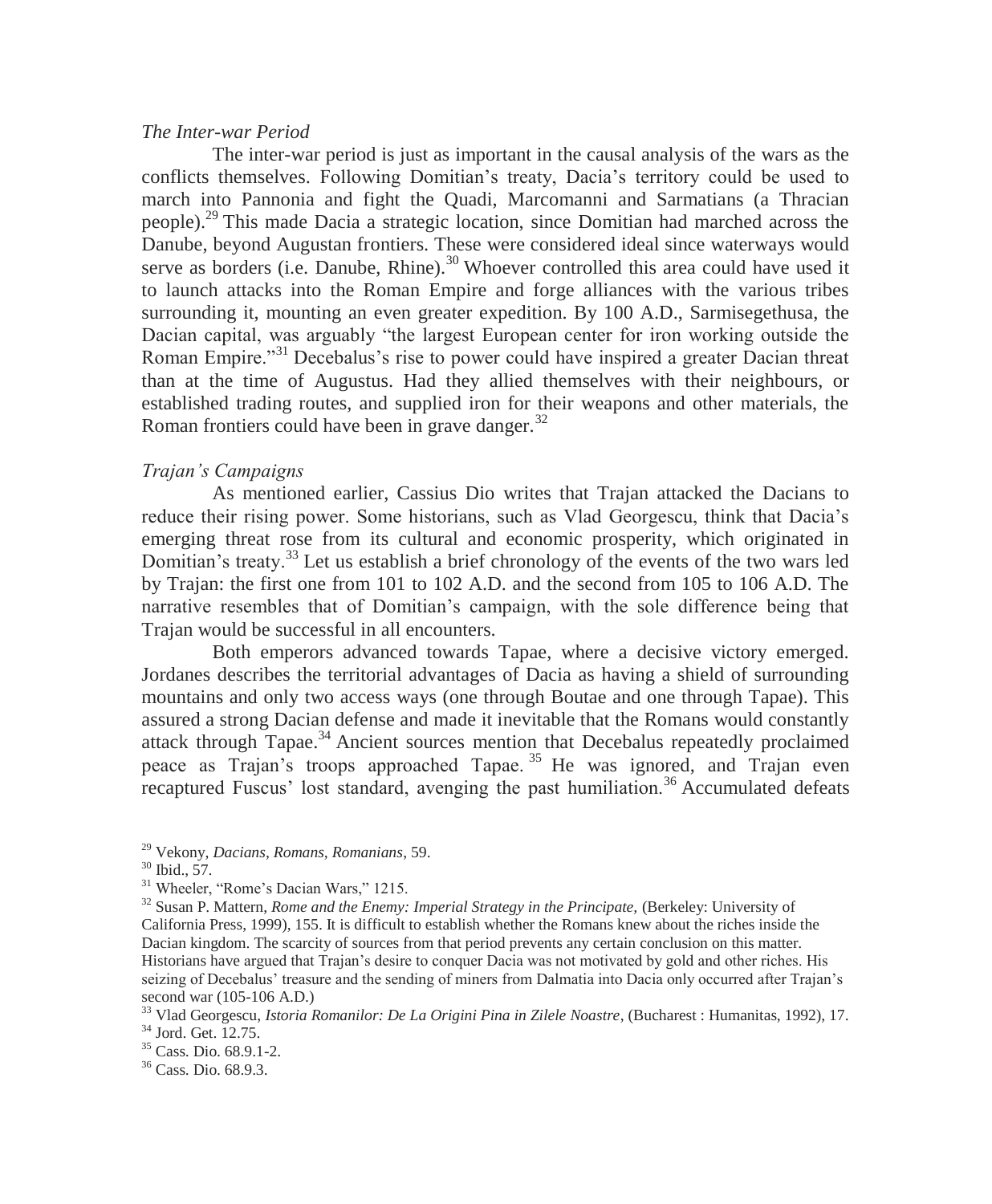and the capture of Decebalus' sister led the Dacian leader to capitulate and give in to terms, evidencing a Roman desire to eliminate the increased level of threat from Dacia. They surrendered their arms and engines, demolished forts, withdrew from occupied territory and accepted the same allies and enemies as the Romans. Additionally, Decebalus would not be allowed to use deserters or Roman soldiers whom he had persuaded to join him. These, according to Cassius Dio, constituted "the largest and best part of his force."<sup>37</sup> This only reinforced the perceived threat that the Dacians, or at least their current leader, inspired.

Three years after the peace treaty, Decebalus began gathering arms, repairing his forts and seeking new allies. He also annexed a portion of the territory of the Iazyges, a Sarmatian tribe, which Trajan had refused to return to him.<sup>38</sup> The reason behind this second war is perhaps the most clear of all previous conflicts: a breach of the peace treaty. Some scholars have argued that Dacians faced the peace treaty with humiliation, so they chose to "fight the occupying power to the death."<sup>39</sup> Trajan assembled what some scholars call one of "the greatest concentration of military force in the imperial period."<sup>40</sup> He raised two new legions, either wanting to replace those lost by Domitian or seeking to increase his number of soldiers to ensure the conquest of Dacia; perhaps both.<sup>41</sup> It was no longer enough to simply shift troops, as Domitian had attempted after Sabinus' defeat. The economy was still suffering from Domitian's extreme spending,  $42$  provinces were mismanaged, and threats were increasing.<sup>43</sup>

#### II CONTEMPORARY PERSPECTIVES AND GRAND STRATEGY

### *Geography and Natural Boundaries*

Having established the chronology of events and discussed the primary sources, let us turn to historians' debates on the motives behind the Dacian Wars. One of the leading discussions deals with the geographic location of Dacia. This debate is located within a much larger discussion on Roman grand strategy. In *The Grand Strategy of the Roman Empire,* Edward Luttwak argues that the conquest of Dacia established "perhaps the most scientific of all scientific frontiers."<sup>44</sup> It resulted in the consolidation of the Danube armies into about ten legions. Luttwak argues that the elimination of Dacian independence allowed for the "restoration of Roman diplomatic control over the Germans and Sarmatians of [this] region."<sup>45</sup> He also believes that the Romans needed "deterrence"

<sup>42</sup> Suet. Dom.12. There are several mentions of Domitian "having exhausted his funds through expenditure on public works and games."

<sup>44</sup> Edward Luttwak, *The Grand Strategy of the Roman Empire from the First Century A.D. to the Third*, (Baltimore: Johns Hopkins University Press, 1976), 86.

 $45$  Ibid., 101.

<sup>37</sup> Cass. Dio. 68.9.5-6.

<sup>38</sup> Cass. Dio. 68.10.3.

<sup>39</sup> Vekony, *Dacians, Romans, Romanians*, 96.

<sup>40</sup> Mattern, *Rome and the Enemy,* 93.

<sup>41</sup> Kimberly Kagan, "Redefining Roman Grand Strategy," *The Journal of Military History* 70.2 (2006): 358.

Kagan, "Redefining Roman Grand Strategy," 361.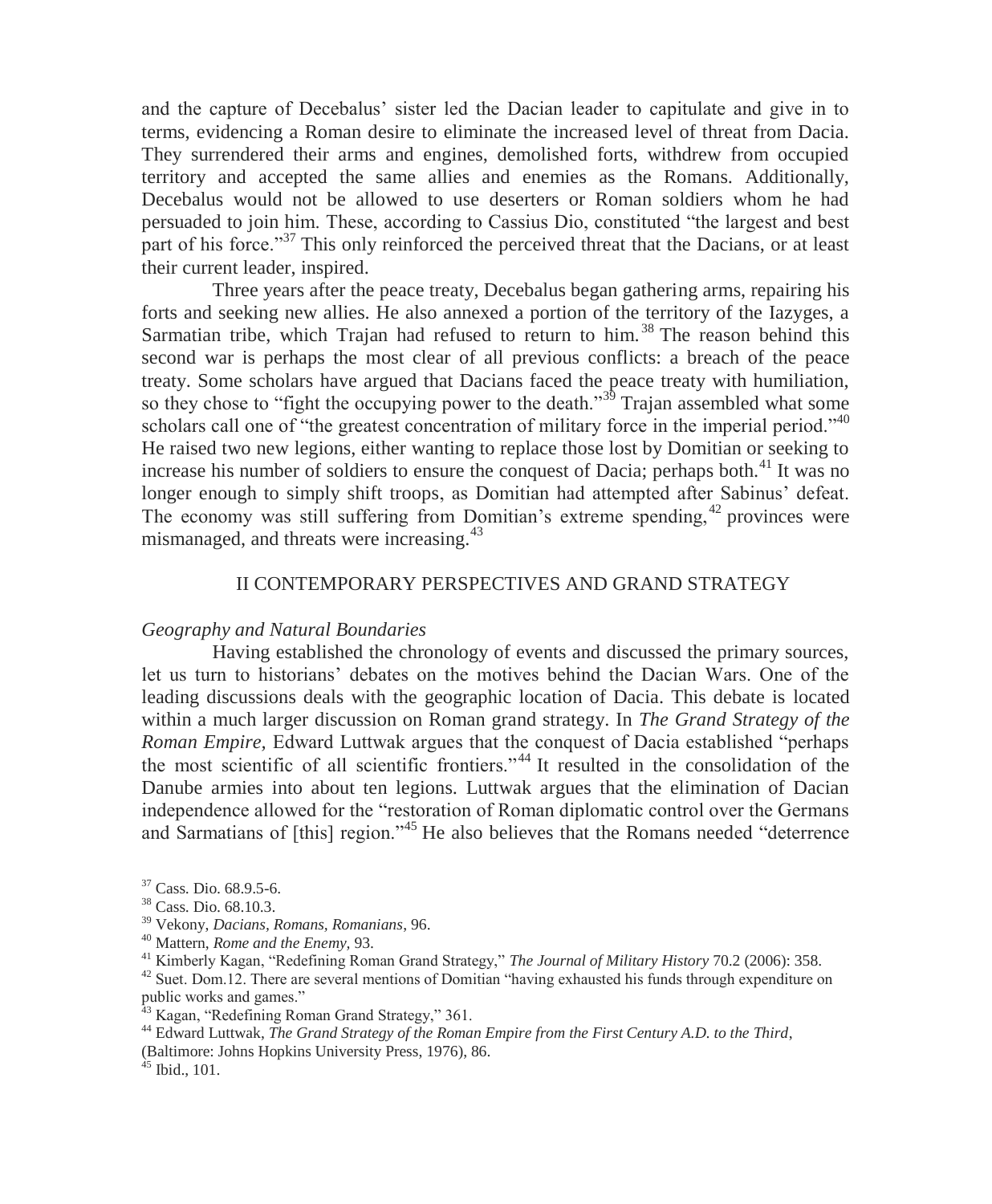and positive inducements" in order to keep the Marcomanni, Iazyges and Roxolani from raiding the Danubian lands.<sup>46</sup> Dacia was a strategic territorial shield. While Decebalus would be running free, however, deterrence would no longer be possible since he had shown that he was not afraid of Roman retaliation; this threat had to be removed.<sup>47</sup>

The conquest brought a higher level of security to Dobruja and other Danubian lands, up to modern-day Vienna. Agricultural improvement and urbanization of the area ensued.<sup> $48$ </sup> The strategic importance discussed by Luttwak builds upon the initial argument about eliminating the Dacian threat. Had Decebalus not died, the Romans could have been forced to deal with an even greater number of tribes. Dacian power and prestige was increasing. The Romans were already managing conflict with various neighbouring people. In short, an alliance between Dacia and its neighbours may have proven fatal for the empire.

Luttwak's work received a mixture of criticism and support. One of the strongest critiques of the idea of using natural frontiers states that the Romans did not have the necessary geographical resources and knowledge for such a strategy; this can be seen in the geographical positions of Dacia and Britannia. They stand out beyond traditional "natural" frontiers and are difficult to defend.<sup>49</sup> Romanian historian Neagu Djuvara has described the two provinces as standing out like "hernias" in an empire that was heavily focused around the Mediterranean.<sup>50</sup> Britannia was not even on the continent, whereas Dacia was in the middle of it, surrounded by Germanic or Thracian tribes; both were remote from the Mediterranean Sea, where the bulk of the empire was situated. Some scholars, including Susan Mattern, explain that Trajan's end goal might have actually been the ocean itself, which Agrippa had placed 396 miles away from the Danube on his map.<sup>51</sup> This would clarify in part why the emperor would have ventured across the Danube, an ideal frontier since the time of Augustus.<sup>52</sup> The Romans' issue was that they had little or no idea of geographical environs beyond their borders. Their maps were limited. Considering this, Luttwak's claim that the Romans were seeking Dacia to use as a protective shield against the Balkans is invalid; they were unaware of this advantage.<sup>53</sup>

Yet some scholars reject the Danube and other rivers as "definitive frontiers of the empire."<sup>54</sup> Many emperors before and after Trajan attempted excursions beyond their borders. Germanicus operated across the Rhine in Tiberius' early reign; Claudius invaded Britannia; Vespasian and Domitian went into modern-day Britain and Germany respectively; Antoninus Pius mounted a campaign in Britannia, and Marcus Aurelius and

<sup>46</sup> Ibid., 101.

<sup>47</sup> Ibid., 101.

<sup>48</sup> Ibid., 101.

<sup>49</sup> Mattern, *Rome and the Enemy*, 115.

<sup>50</sup> Djuvara, Neagu. *O Scurta Istorie a Romanilor Povestita Celor Tineri.* Bucharest : Humanitas, 2002., p. 13.

<sup>51</sup> Mattern, Susan, P. *Rome and the Enemy: Imperial Strategy in the Principate.*, p. 61.

<sup>52</sup> Vekony, Gabor. *Dacians, Romans, Romanians*., p. 57.

<sup>53</sup> Kagan, Kimberly. "Redefining Roman Grand Strategy.", p. 343.

<sup>54</sup> Whittaker, C. R. *Rome and its Frontiers: The Dynamics of Empire.* London: Routledge, 2004., p. 8.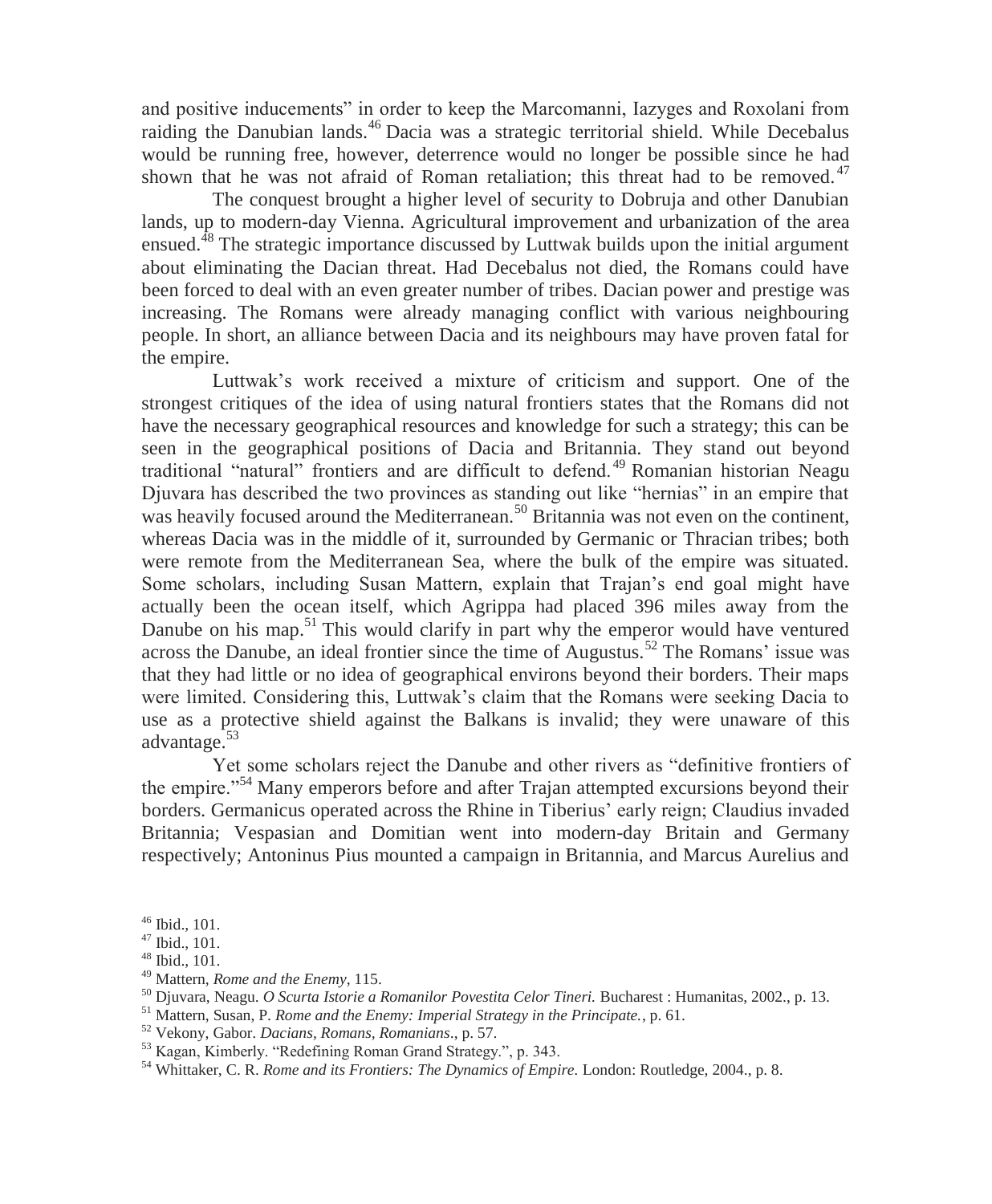Verus fought in modern-day Slovakia and the East, notably against the Parthians.<sup>55</sup> One issue with Luttwak's argument is that it depends more or less on assumptions since there is no mention in any of the surviving sources that the conquest of Dacia was meant as a strategic defense of the Balkans.<sup>56</sup>

At the same time, it is difficult to argue for the idea of geographical ignorance, since many ancient sources do in fact outline as best they can foreign territories. Additionally, it is known that "roads and communications [...] were keys to Roman strategy."<sup>57</sup> These would require a basic knowledge of the surroundings. Scholars defending this view have therefore argued that "a geographical excursus became a historiographical convention before the description of a major campaign."<sup>58</sup> An example of this can be seen at the beginning of Caesar's Gallic Wars, as the author begins with a topographic discussion of Gaul: "All Gaul is divided into three parts". <sup>59</sup> Furthermore, Polybius describes in his *Histories* the geographical consequences of Carthaginian control of Sicily,<sup>60</sup> whereas Strabo describes the strategic importance of Italy as a base for the Roman conquest of the Mediterranean world.<sup>61</sup> Additionally, Pliny the Younger refers to Dacia's "precipitous mountains overhanging the camps," suggesting good knowledge and interest regarding the geography and terrain.<sup>62</sup> These debates reveal that due to the scarcity of historic documents, many assumptions about Domitian's and Trajan's intentions rest on educated guesses and precedents. The previous arguments suggest that the two emperors most likely knew the location and surroundings of Dacia. This alone would have sufficed to expose to them the magnitude of the Dacian threat.

Domitian fought the Marcomanni and Quadi in retaliation for not joining him against Dacia. Suetonius mentions that he was also forced to undertake a war against the Sarmatians after a legion had been destroyed.<sup>63</sup> These were all close to Dacia. An alliance would have brought an even larger coup on the Roman legions, thus they needed to be eliminated. Some have argued that the emperors expanded "primarily to stabilize borders and to prevent foreign threats."<sup>64</sup> This remains debatable, but it does seem that Domitian's first attack was a response to a foreign threat, much like his subsequent peace treaty. The idea of preventing these groups from forming a greater, local alliance was important from a geographical perspective.

# *The Image of Rome*

<sup>55</sup> Idem.

<sup>57</sup> Wheeler, "Methodological Limits and the Mirage of Roman Strategy: Part II," *Journal of Military History*  57.2 (1993): 236.

 $60$  Polyb. 1.10.

- $62$  Plin. Ep. 8.4.2.
- $63$  Suet. Dom. 6.

<sup>56</sup> Whittaker, C. R. *Rome and its Frontiers: The Dynamics of Empire.* London: Routledge, 2004., p. 34.

<sup>58</sup> Ibid., 239.

<sup>59</sup> Caes. Gal. 1.1.

<sup>61</sup> Ibid., p. 240. For the Strabo reference see Strab. 6.4.1-2.

<sup>64</sup> Kagan, "Redefining Roman Grand Strategy," 338.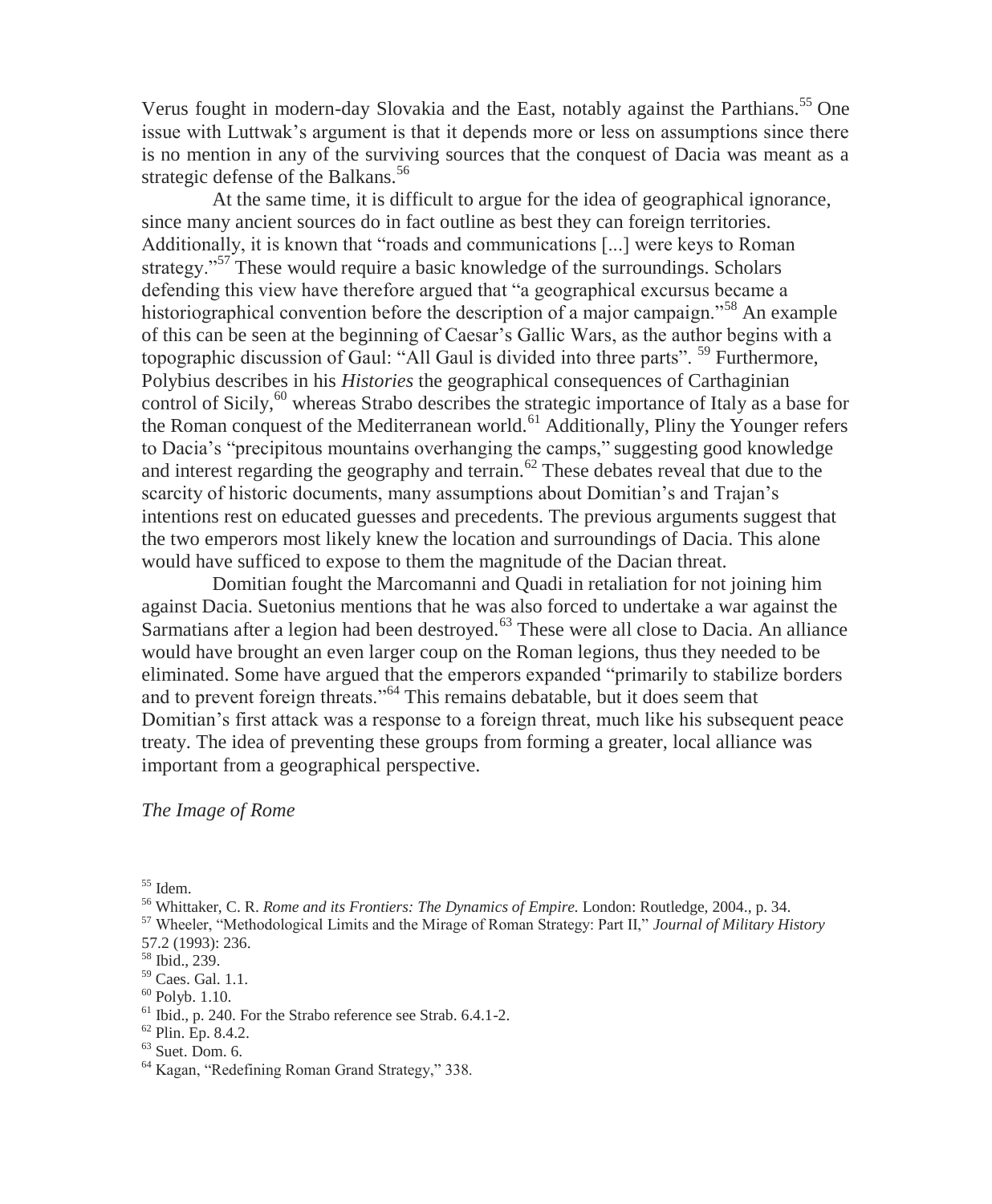The Dacian geographic advantage leads us to discuss the preservation of Rome's image. Dacia's insubordination and rise to power threatened it. Susan Mattern argues that the Romans' triumph rested on their success in frightening the "barbarians".<sup>65</sup> Their army was relatively small for the size of the empire, which required them to keep up an appearance. When a tribe disobeyed them, they made them see the wrath of the Roman legions to preserve the image of Rome. Peace could only be ensured by aggression since the barbarians maintained it out of fear of the Romans.

There was an alternative to this, which was to obtain the peace from the barbarians for money; Domitian had done this with Decebalus.<sup>66</sup> We may argue Rome's reputation had been ruined through this treaty, and the defeats under Domitian's reign. The barbarians might have seen this as a sign of weakness and thus attacked the frontiers. This display of power—and reminder to the barbarians that Rome was still dominant may have been the reason behind Trajan's decision to gather two new legions and annex Dacia.

The idea of scaring the barbarians to maintain peace can also be seen in Luttwak's work. He argues that Eastern client states and their relationships with Rome were more developed and therefore security was ensured through only a small number of troops; for instance, Armenia would have provided a certain shield against the Parthians. In Europe, on the other hand, peace and security were maintained through "immediate and visible legionary presence.<sup>567</sup> Luttwak claims that Trajan had no choice but to annex Dacia. Its independence as a client state was no longer an option for the empire. Even if Decebalus had agreed to cooperate with the Romans, the Dacians would have wanted a more independent policy than that offered to client states.<sup>68</sup>

Once again, it is difficult to confirm or deny these statements in the absence of sources, especially the description of events from the Dacian perspective. The actions of Decebalus following the war of 101-102 A.D. suggest, however, that there may be some truth to Luttwak's statements. He gathered arms and sought allies elsewhere. It is difficult to believe that he made this decision of his own accord. He would have consulted the opinion of his advisors and other noblemen. The Dacian threat would have therefore lived on after Decebalus had Trajan attempted to solely reduce them to the condition of a client state.

The eventual one hundred and twenty-three days of festivities thrown by Trajan following his conquest were designed to save the emperor's image.<sup>69</sup> These worked to rise above Domitian's fake triumph, in which he used items "from the store of imperial furniture" instead of loot from the war.<sup>70</sup> By contrast, according to Crito's account in *Getica*, Trajan brought back "[five million] pounds of gold, and twice as much of silver,

<sup>65</sup> Mattern, *Rome and the Enemy,* 108.

<sup>66</sup> Ibid., 119-121.

<sup>67</sup> Luttwak, *The Grand Strategy of the Roman Empire*, 47.

<sup>68</sup> Ibid.,115.

<sup>69</sup> Cass. Dio. 68.15.1.

<sup>70</sup> Cass. Dio. 67.7.4.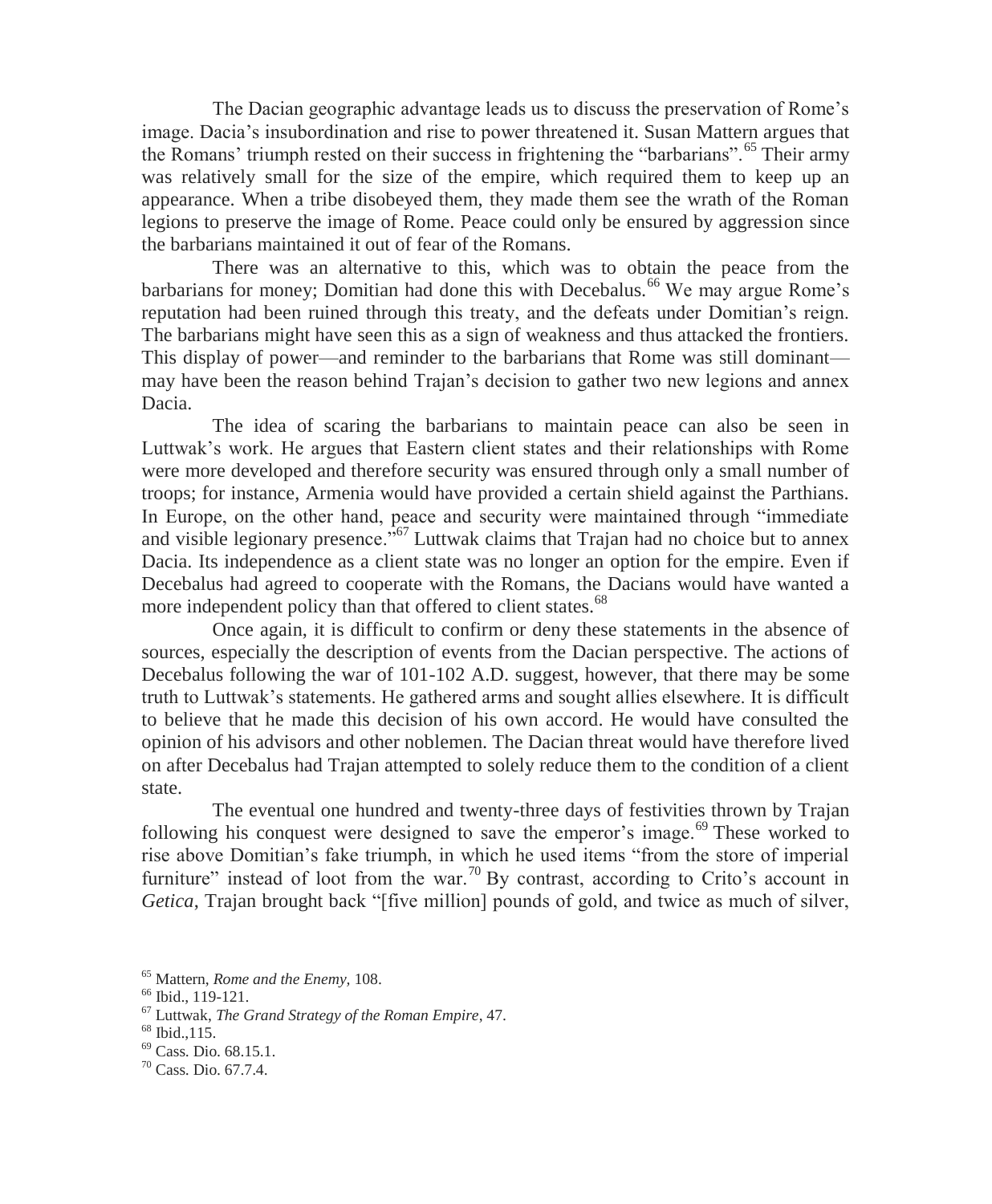apart from drinking cups and equipment surpassing all limits, plus herds and weapons."<sup>71</sup> These are exaggerated numbers even if overestimated by ninety percent, as was customary for ancient authors.<sup>72</sup>

Their purpose was to show that there was a great amount of loot brought back from Dacia to pay for these festivities, at a time when Rome was still recovering from the supposed economic crash under Domitian.<sup>73</sup> This helped Trajan's image and reminded his adversaries of Rome's greatness. The issue with this lies in the fact that scholars are uncertain whether or not Trajan was aware of the riches lying in Dacia prior to his campaign. It is therefore difficult to associate this with the causes for the wars. Until further evidence is found, the immediate threat of the Dacians remains a more plausible argument than the desire to capture riches.

The idea of saving the image of Rome and of the empire as motivation for the war raises issues of its own. There is only one specific reference to the war in Pliny the Younger's letters, in letter 8.4., written to his friend Caninius, whom he encourages to write about the Dacian wars. He describes these as "so recent, so wide, so sublime, and finally so poetic, and though centred on most truthful events, so legendary.<sup> $74$ </sup> If this was so, why are they only mentioned once throughout Pliny's letters? Sir Ronald Syme—one of the leading Roman historians of the twentieth century—has argued that this is not evidence of the wars being less important than what they are described as elsewhere, but rather Pliny's own decision to leave them out.<sup>75</sup> Syme argues that Pliny consciously omits most notions of war and bloodshed. He does not include any correspondence with three leading generals from the First Dacian War (Cilnius Proculus, Laberius Maximus and Glitius Agricola). Also, he does not begin his letter to Caninius with war and bloodshed, but rather with engineering and siege-works.<sup>76</sup> This is so because Syme does not consider the war to fit the overall style and theme of Pliny's work; the lack of references to it does not necessarily diminish its magnitude.<sup>77</sup>

#### *The Aftermath of Trajan's Wars*

The final scholarly debate of our discussion explores war, vengeance, and the aftermath of Trajan's campaigns. Some historians have completely separated the wars of Domitian's time from those of Trajan's. They argued that the events surrounding the former's defeat follow a pattern of "legendary military defeats [...] with emphasis on the slaughter of high-ranking commanders and the loss of a legion.<sup>78</sup> The Teutoberg forest

<sup>71</sup> Mircea Musat ed., *Foreign Sources and Testimonies about the Forebears of the Romanian People* (Bucharest: Editura Academiei Republicii Socialiste Romania, 1980), 57.

<sup>72</sup> Vekony, *Dacians, Romans, Romanians*, 93.

<sup>73</sup> Ibid.

<sup>74</sup> Plin. Ep. 8.4.1-2.

<sup>&</sup>lt;sup>75</sup> Pliny, one of our most important, and one of the few surviving, sources on Trajan, does not talk about the wars; this does not mean that they were not great or that the Dacians were not a threat. He chooses to leave bloodshed out of the letters. His correspondence would have also been edited and selected before publication.

<sup>76</sup> Ronald Syme, "Pliny and the Dacian Wars," *Latomus* 23.4 (1964): 751.

 $77$  Ibid.

<sup>78</sup> Mattern, *Rome and the Enemy*, 190.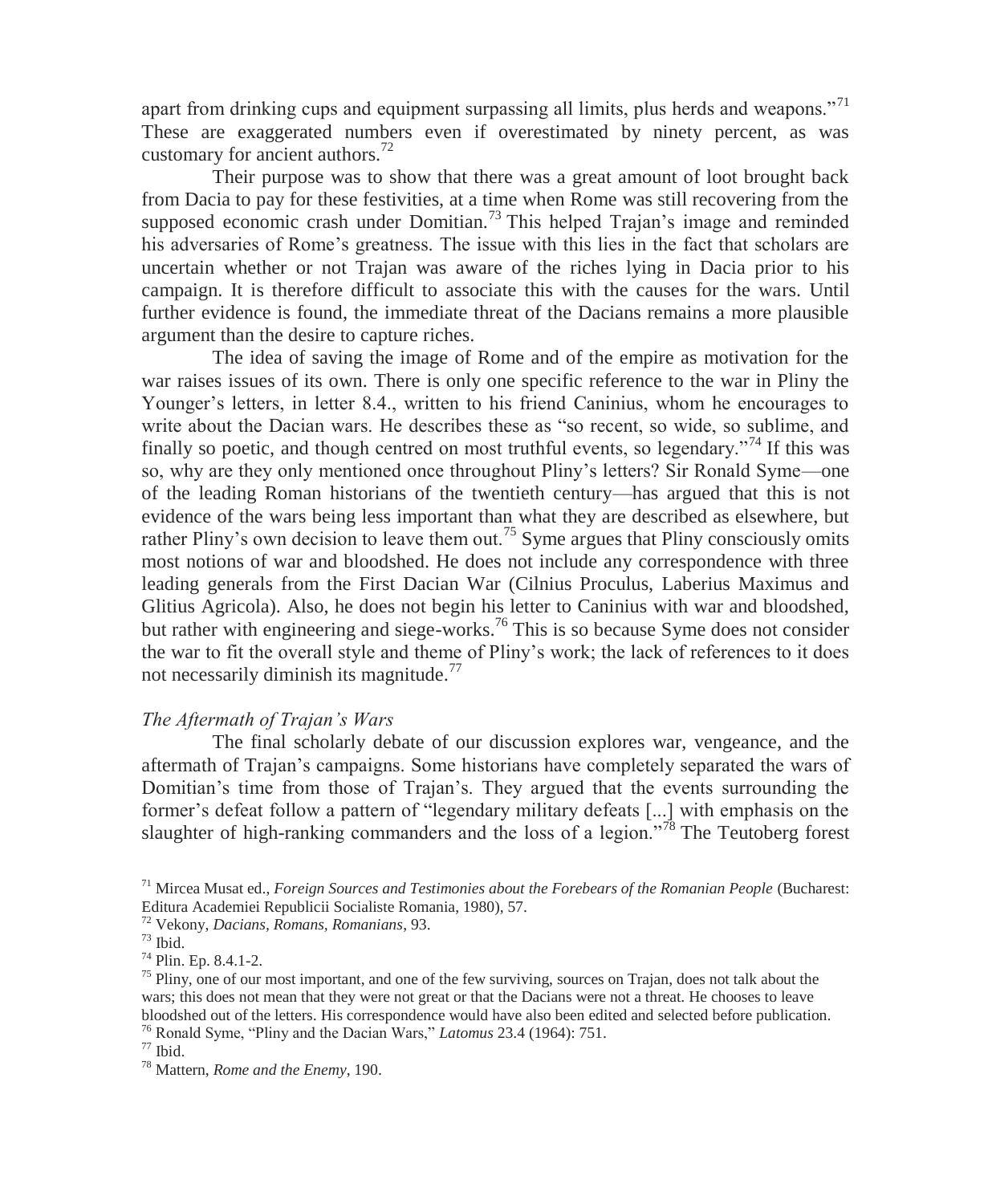incident is an example. This event seems to be closely related to the notion of rescuing Rome's status. Susan Mattern claims that Trajan's incursions into Dacia were caused by a desire to punish and avenge. It was "mainly for this and for no other reason, [that] the emperor was willing to commit military and financial resources of immense proportions."<sup>79</sup>

There was a monument built at Adamklissi in 108-109 A.D. by Trajan which supports this argument. It was the site of a major Roman defeat in one of the Dacian incursions from the first wars of Domitian, in late 84 A.D. The monument is dedicated to Mars the Avenger. This suggests that Trajan had avenged a previous defeat, which could evidence Trajan's desire to redeem Domitian. But it could also serve as a warning and a reminder to others of what would happen if they attempted to attack the Romans.

The idea of Trajan behaving like an avenger or a seeker of glory can be seen in Cassius Dio's *Roman History*. Dio claims that the emperor would declare "that he himself had advanced farther than Alexander"<sup>80</sup> and describes him as someone who "delight[s] in war."<sup>81</sup> This description resembles Suetonius's description of Domitian, who argues that the emperor went to war in Gaul and Germany in order to "merely [...] emulate his brother in wealth and status," although it was unnecessary and he had been counselled against it. $82$  Even Trajan's successor, Hadrian, is described as envying the former's glory and thus relinquishing some of the provinces he had gained and withdrawing his armies (e.g. in Mesopotamia, Assyria).<sup>83</sup> Based on this, some scholars believe that there was no Dacian threat. They think that the invasion was caused by "Trajan's expansionist policies."<sup>84</sup>

The downside of these arguments is that they are based solely on the lack of evidence of Decebalus' hostile behaviour (unlike his predecessor who had invaded Moesia).<sup>85</sup> There had been a long history of Dacian incursions into Roman territory that emphasized the notion of the Dacian threat in Roman minds. The most recent one had occurred less than a generation earlier; additionally, the terms of Domitian's peace treaty had been favourable to them. The treaty would have prevented the Dacians from their usual raids, but they would have nevertheless continued to threaten the Romans even if only indirectly (e.g. by their presence alone, by their stability under Decebalus, by the potential threat of a greater alliance, etc.). As for the idea of a war of vengeance, this too can be tied to the notion of the Dacian threat for similar reasons. The image of the empire had to be saved in order to prevent other threats from manifesting

Upon the conquest of Dacia, Eutropius claims that the land had been exhausted of its inhabitants (namely male inhabitants). This led Trajan to send "an infinite number

 $85$  Ibid.

<sup>79</sup> Ibid., 210.

<sup>80</sup> Cass. Dio. 68.29.1.

<sup>81</sup> Cass. Dio. 68.7.5.

<sup>82</sup> Suet. Dom. 2.

<sup>83</sup> Eutr. Brev. 8.6.1.

<sup>84</sup> Vekony, *Dacians, Romans, Romanians*, 60.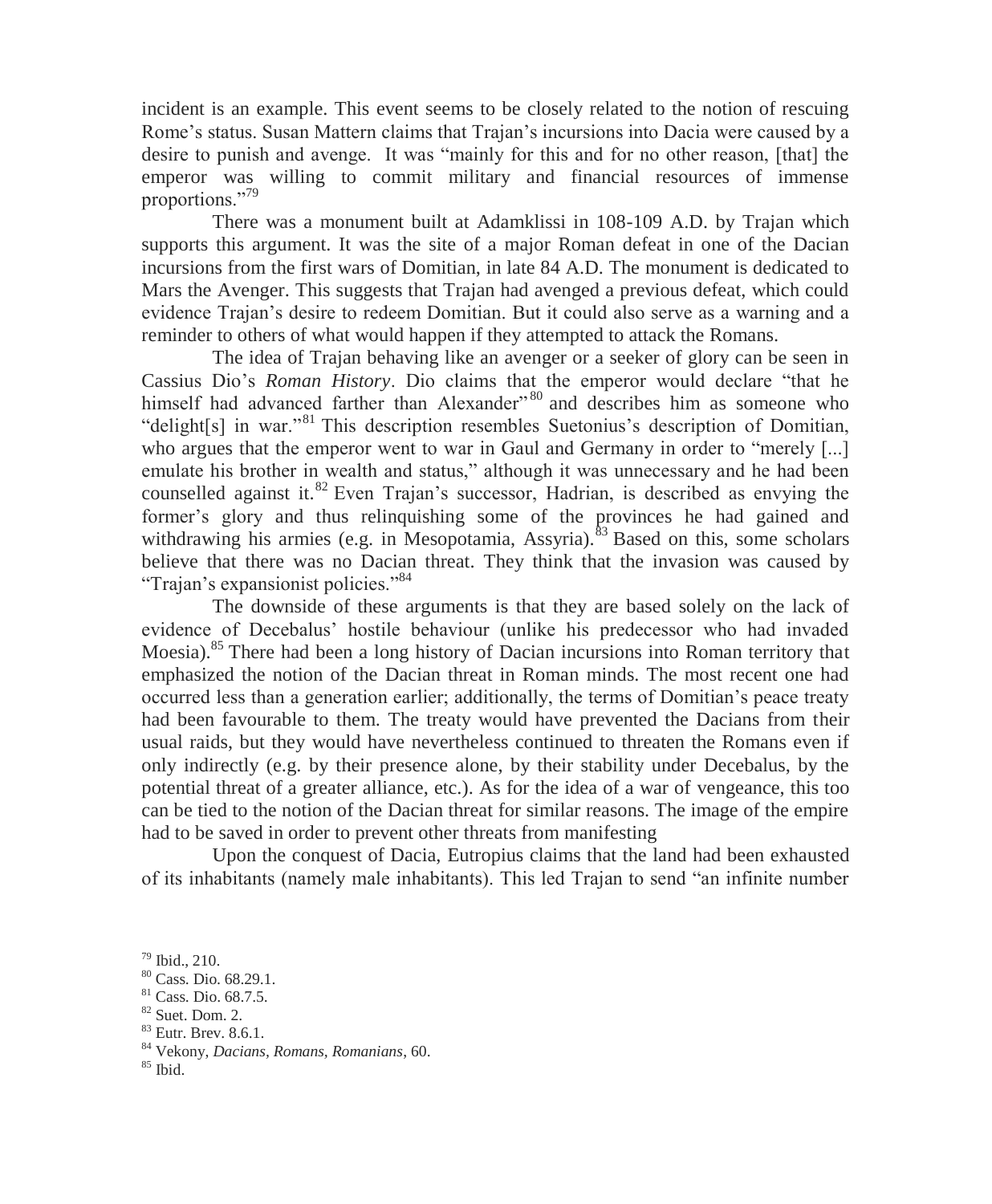of men from the whole Roman world."<sup>86</sup> Eutropius claims that Hadrian had thought of abandoning Dacia but was counseled otherwise by his advisors. They feared leaving "Roman citizens at the mercy of the barbarians."<sup>87</sup> This statement shows the continuous terror of "barbarians," whether referring to the Dacians or other surrounding tribes. For the Dacians' case, the reality of the Dacian threat remained even after their defeat. If it refers to other tribes, this can be seen as evidence of an acknowledgement of the strategic (and precarious) position of the Dacian province, which proves Luttwak's theories.

The resettlement of Dacia is noteworthy because it "[did] not frequently happen in new [Roman] provinces."<sup>88</sup> Scholars disagree on this issue as well. Some have argued that Eutropius' statement cannot be true since the population increased too rapidly, hovering around 500 000 by the time of Commodus.<sup>89</sup> Yet other scholars tend to acknowledge that Eutropius may be right in some ways, considering the number of deaths by war, prisoners of war taken, suicides and potential migrations. The latter are depicted on several frames on Trajan's column (LXXVI following the first war and the last two CLIV-CLV following the second and final war). One ought to be careful with the column's frames, however. It is unclear whether or not they depict the actual war or images from Trajan's triumph.  $90$  Both theories can be linked to the Dacian threat since the annihilation of the majority of the male population may signify a desire to wipe out a serious threat. A similar event in earlier Roman history was the destruction of Carthage. If the Dacians had not been wiped out, then the rapid mass-resettlement of the province could be a sign of a desire to assimilate the Dacians and remove the threat of an uprising. However, this is a weak argument based solely on assumptions.

# III CONCLUSION

Partly due to the scarcity of sources and partly due to the later dating of the surviving sources, scholars can only vaguely identify the causes of the Dacian Wars. Some have attempted to show a chronological development between Domitian's and Trajan's motives. Some attribute them to a grand strategy. Others have completely separated the two. In some cases they argue that the wars were started mainly for defensive purposes. Their opponents claim that they were offensive in nature, and attempted to either avenge past humiliations, to conquer for the purpose of acquiring glory, or both.

All of these reasons converge in one point as to confirm the presence of a Dacian threat, which could have escalated to an even greater level, had Trajan not put an end to it. At first, through their incursions into Roman territory and then through the

<sup>87</sup> Ibid.

<sup>86</sup> Eutr. Brev. 8.6.2.

<sup>88</sup> Vekony, *Dacians, Romans, Romanians*, 101.

<sup>89</sup> Georgescu, *Istoria Romanilor,* 18.

<sup>90</sup> Vekony, *Dacians, Romans, Romanians*, 97 and 106.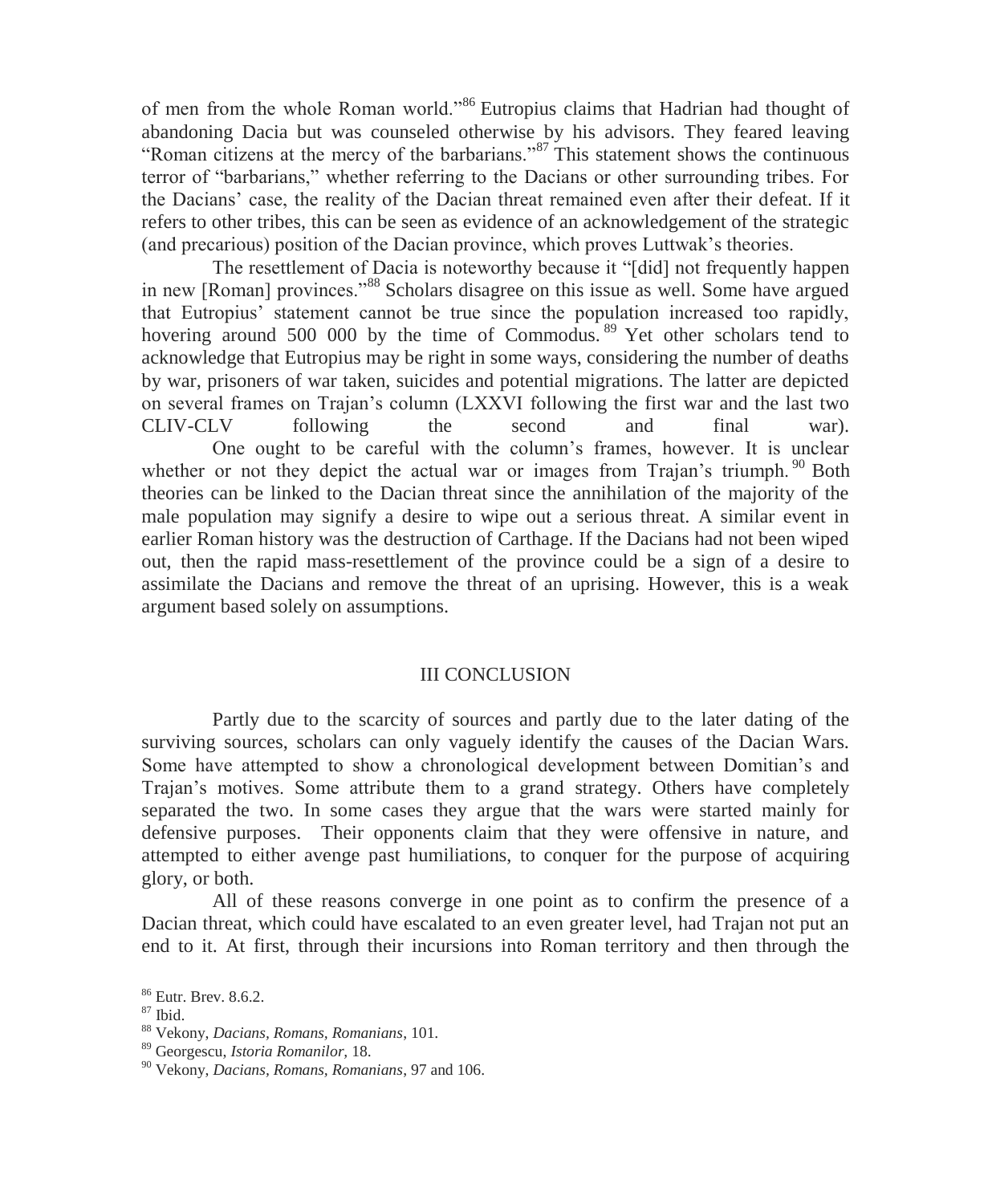peace treaty signed with Domitian, the Dacians were in a position to inflict a serious blow to the Roman Empire and to threaten its foundations. Some scholarly debates rely on calculated assumptions and precedents. It remains difficult to discern the true motives of Roman emperors and generals. Based on the archaeological and literary evidence available, the existence of the Dacian threat is highly plausible. The emperors dealt with it the best they could, through defensive campaigns or peace treaties, or by mounting an enormous campaign to annihilate or occupy the entire region.

#### **Works Cited**

#### **Primary Sources:**

| Caesar. Gallic War. Translated by W. A. McDevitte. New York: Harper & Brothers.<br>1869.                                |
|-------------------------------------------------------------------------------------------------------------------------|
| Cassius Dio. The Roman History. Translated by Earnest Cary. Cambridge MA: Harvard<br>University Press, 1914.            |
| Cassius Dio. The Roman History: The Reign of Augustus. Translated by Ian Scott-Kilvert.<br>London: Penguin Books, 1987. |
| Eutropius. Abridgement of Roman History. Translated by John Selby Watson. London:<br>Henry G. Bohn, 1853.               |
| Jordanes. Getica. Translated by Charles C. Mierow. Princeton: Princeton University<br>Press, 1908.                      |
| Pliny the Younger. Complete Letters. Translated by P. G. Walsh. Oxford: Oxford<br>University Press, 2009.               |
| Strabo. Geographica. Translated by H. L. Jones. Cambridge, MA: Harvard University<br>Press, 1917.                       |
| Suetonius. Life of the Caesars. Translated by Catharine Edwards. Oxford: Oxford<br>UniversityPress, 2008.               |
| Tacitus. Agricola and Germany. Translated by A. R. Birley. Oxford: Oxford University<br>Press, 2009.                    |
| Vergil. The Aeneid. Translated by Robert Fagles. New York: Penguin Books, 2006.                                         |
| <b>Secondary Sources:</b>                                                                                               |
| Djuvara, Neagu. O Scurta Istorie a Romanilor Povestita Celor Tineri. Bucharest:<br>Humanitas, 2002.                     |
| Georgescu, Vlad. Istoria Romanilor: De La Origini Pina in Zilele Noastre. Bucharest:<br>Humanitas, 1992.                |
| Kagan, Kimberly. "Redefining Roman Grand Strategy." The Journal of Military History<br>70.2 (2006): 333-362.            |

- Luttwak, Edward. *The Grand Strategy of the Roman Empire from the First Century A.D. to the Third*. Baltimore: Johns Hopkins University Press, 1976.
- Mattern, Susan, P. *Rome and the Enemy: Imperial Strategy in the Principate.* Berkeley: University of California Press, 1999.